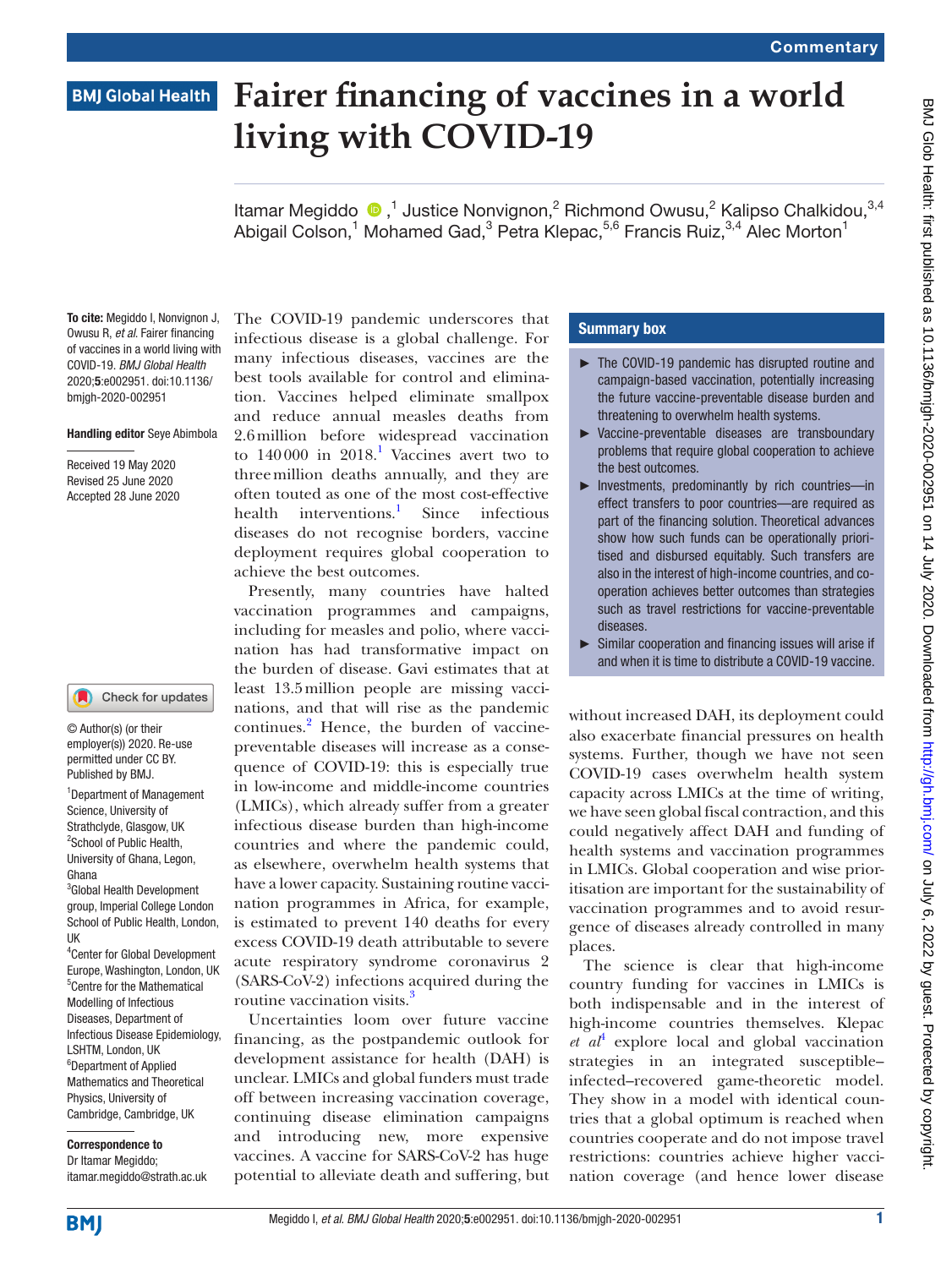prevalence) at a lower cost working together than on their own. Further, when countries are economically or epidemiologically different, countries that are better off benefit from investing in vaccination in connected countries with a higher burden by reducing imported cases from other countries.<sup>[4](#page-3-3)</sup> In both of these cases, by acting together, countries achieve better outcomes (lower prevalence and higher vaccination coverage) at a lower cost than by acting alone.

Even if the global community rises to the challenge of cooperation, and even if funds for vaccine deployment are raised, how should money be prioritised and disbursed? Prioritisation must be principled and demonstrably equitable while maintaining immunisation programmes' sustainability in light of other financial pressures. The donor–country (DC) model proposed by Morton *et al*<sup> $\delta$ </sup> is relevant.<sup>[5](#page-3-4)</sup> Conventional health economics practice for a single decision-maker allocating funds in a single country suggests we invest in the most cost-effective interventions.[6](#page-3-5) However, in a multiactor environment, Morton *et*  $a^{\tilde{p}}$  demonstrate that to achieve the greatest benefits from donors' funds, cost-effective interventions—ones below a cost-effectiveness threshold—should be financed domestically. Donors should avoid crowding out domestic financing by prioritising cofinancing interventions that are only just cost-ineffective, reducing these interventions' costs to the point of cost-effectiveness from the country perspective.

Gavi is the main distributor of vaccine-specific donor funding, contributing US\$1.52billion in 2018 (54% of donor vaccine-funding), $7$  and Gavi's aid has helped increase vaccination coverage.[8](#page-3-7) Gavi's aim is for partner countries to achieve financial and programmatic inde-pendence that sustains high immunisation coverage.<sup>[9](#page-3-8)</sup> To achieve this goal, Gavi also supports health system strengthening, which is particularly important because vaccine costs purport only a small proportion of the funds required for vaccine delivery. Sustainable country vaccination programmes require strong institutions and delivery systems. Gavi's innovative cofinancing policy, which embodies the idea that countries should transition towards self-sufficiency as their wealth increases, is a core part of its approach to sustainability. However, the policy is based on rules that, though transparent, seem ad hoc, have no theoretical underpinnings and do not clearly lead to an equitable allocation. Further, financial and institutional sustainability remain challenges for many graduating countries<sup>10</sup>—an issue the pandemic may exacerbate.

Our recent study, Analysis of Interventions in Development Aid (AIDA) reviewed information on cofinancing of vaccines in Ghana and comparator countries. $^{11}$  $^{11}$  $^{11}$  [Figure](#page-2-0) 1 shows suggested diphtheria, tetanus, pertussis and hepatitis B vaccine cofinancing in Ghana according to the DC model using costing evidence from a cost-effectiveness study [\(figure](#page-2-0)  $1A$ )<sup>[12](#page-3-11)</sup> and cofinancing in practice according to Gavi country progress reports ([figure](#page-2-0) 1B).<sup>[9](#page-3-8)</sup> Two immediate observations stand out. First, the DC model suggests

the transition to self-sufficiency should be gradual, though, in practice, it seems sporadic. This inconsistency in cofinancing is evident for comparator countries across time, when comparing the per cent of the vaccine financed by Gavi to gross national income per capita [\(figure](#page-2-0) 1C). Second, the costs derived from the costeffectiveness study are higher than the vaccine progress report since the study accounts for costs such as training and social mobilisation that are not included in the reports. The discrepancy further emphasises the importance of Gavi's health system strengthening initiative, which is not accounted for in vaccine-specific financing reports, and further research on how this funding is distributed is needed.

Based on our findings, we argue that Gavi cofinancing policy should be underpinned by an explicit normative model—such as the DC model in Morton  $et\ a^{\tilde{p}}$ —to ensure equity between member countries and accountability to funders. The model should be flexible to adjust for unexpected events such as the COVID-19 pandemic. Countries would transition towards self-sufficiency as their wealth (and thus their cost-effectiveness threshold) increases. Implementing such a model requires transparent cost-effectiveness studies that provide complete descriptions and presentation of costs, allowing reproducibility from different stakeholder perspectives, a point highlighted by AIDA stakeholders. The DC model, in particular, also requires cost-effectiveness threshold data, which are increasingly estimated in recent years.<sup>[13–15](#page-3-12)</sup> AIDA stakeholders also provided valuable insights on how such theoretic models can be adapted for use in a real development setting. For example, they highlighted that disease burden, and thus population health and budget impact, are important for vaccine financing decisions and so should be explicitly included in the country decision problem in the likes of the Morton *et al* model.<sup>11</sup> These aspects are important from the donors' perspectives if donors aim to include sustainability and equity, and, before transitioning countries out of aid, donors should be more aligned with local processes that promote sustainability. More research is needed on how to incorporate factors that define which countries have the greatest need (eg, financial and institutional capacity) in or alongside a normative model. Defining these factors will require further stakeholder engagement.

Many of the same arguments are true for developing and distributing a COVID-19 vaccine, though the models we discuss here do not explicitly consider vaccine development. A cooperative multiactor approach is also salient for vaccine development, distributing the risks and costs to accelerate the process in outbreak situations. A coordinated, international and intergovernmental plan is especially important for new epidemics such as the COVID-19 pandemic. In 2017, the Coalition for Epidemic Preparedness Innovation was launched precisely to fill this gap as a public, private and philanthropic partnership—and so we have seen encouraging cooperation in this space. Nonetheless, if and once we have a vaccine available, we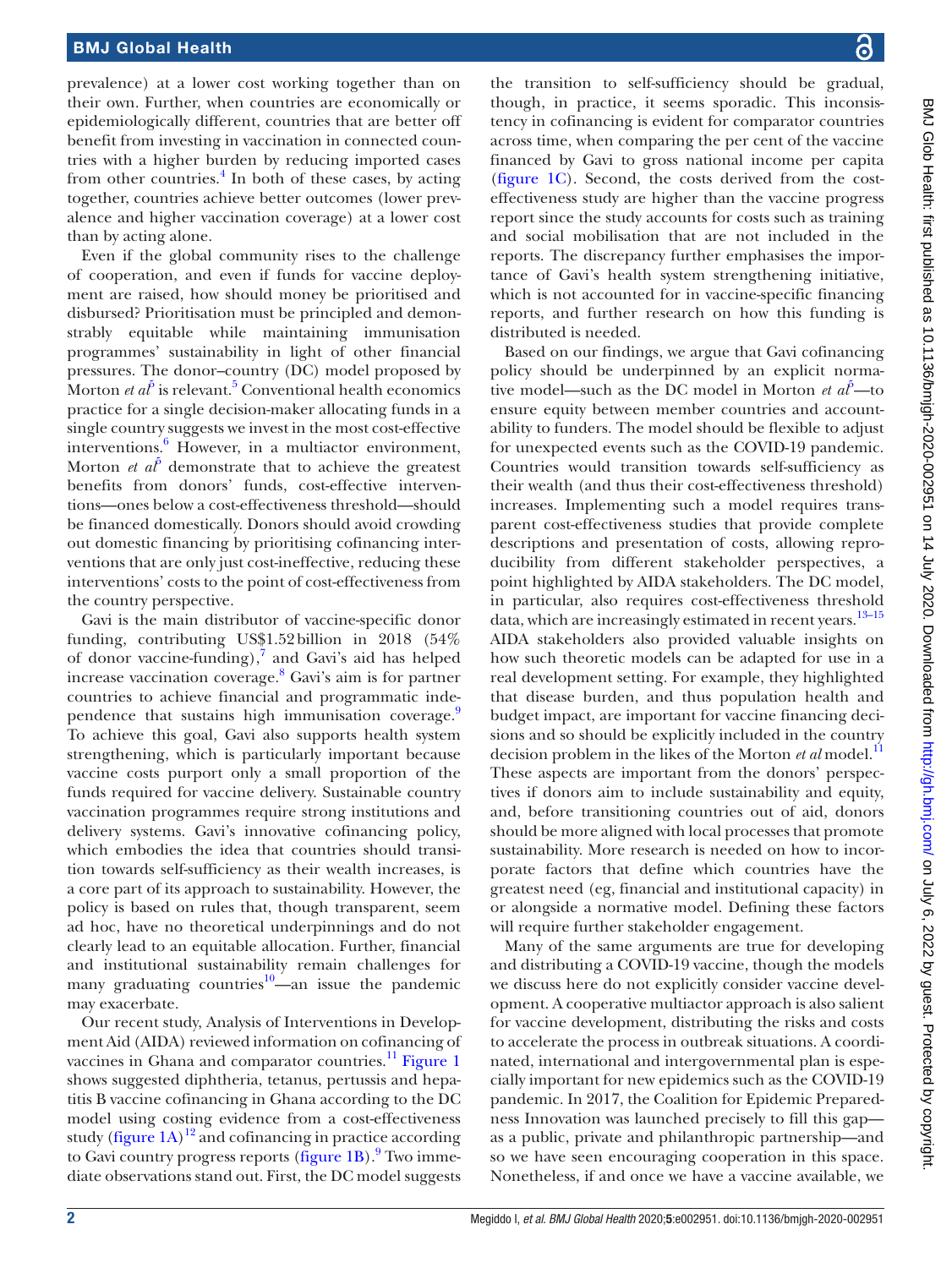

<span id="page-2-0"></span>Figure 1 DTP-HepB vaccination cofinancing in Ghana and comparator countries. (A) Donor–country model suggested cofinancing split of domestic country and donor cofinancing of the DTP-HepB vaccine (diphtheria, tetanus, pertussis and hepatitis B) in Ghana using costing evidence from Levin et al.<sup>5 11 12</sup>; (B) Actual split of domestic country and Gavi financing based on Gavi country progress reports between 2006 and 20[16](#page-3-13) (no data were available for 2015).<sup>16</sup> (C) Per cent of Gavi contribution towards cofinancing compared with GNI per capita for comparator countries between 2012 and 2016,<sup>16</sup> for different year and country observations and the size representing total funds for the vaccine. DTP-HepB, diphtheria, tetanus, pertussis and hepatitis B; GNI, gross national income.